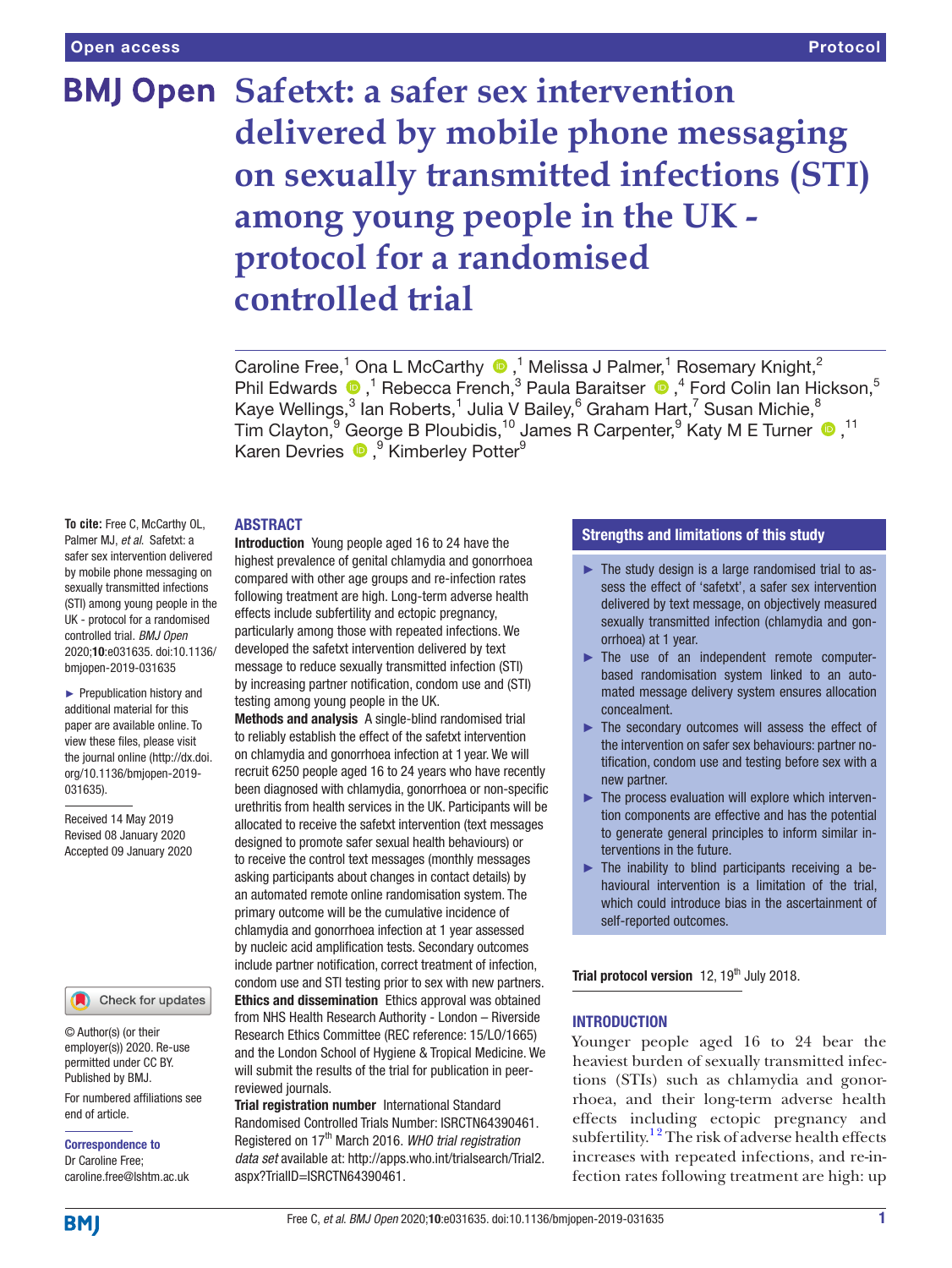## Open access

to [3](#page-7-1)0% for chlamydia and 12% for gonorrhoea at 1 year.<sup>3</sup> Those with an STI are more likely to acquire further STIs and HIV, if exposed. There are marked inequalities in sexual health; STIs are positively associated with lower educational level<sup>[4](#page-7-2)</sup> and living in more deprived areas.<sup>156</sup>

Partner notification, condom use and STI testing can reduce infection and re-infection. There is some evidence that existing interventions delivered face-to-face that target condom use and/or STI testing may be effective, but they are limited in their reach or too costly for wide-spread application.<sup>[7](#page-7-3)</sup> Existing interventions delivered via the media have high reach but their effects have yet to be established.<sup>[8](#page-7-4)</sup> Effective ways to increase partner notification in specialist and primary care settings are needed.<sup>910</sup>

Mobile phones have the potential to provide effective, low cost health behaviour support.<sup>[11 12](#page-7-6)</sup> However, evidence for the effect of mobile phone support for safer sex behaviours such as condom use, partner notification and STI testing is equivocal. $13-15$  Interventions have targeted testing for  $STI$ ,  $16-21$  delaying resumption of sexual activity until 42 days after circumcision<sup>22</sup> and condom use,<sup>[17 18 23 24](#page-7-10)</sup> but none have aimed to increase partner notification. The effect of mobile phone based interventions on STI is not known.

In the UK, 99% of 16 to 24year olds are mobile phone users (ONS, 2012) and mobile phone ownership is high across all socioeconomic groups. In research leading to this trial, it was demonstrated that interactive support via text message is particularly acceptable in the area of sexual health intervention.<sup>15 25</sup> 26

The safetxt trial builds on the successful intervention development work and pilot trial.<sup>15 26 27</sup> To develop the intervention, we convened a working group including experts in health psychology, contraception research, contraception service provision, information technology and the development of interventions delivered by mobile phone. The intervention messages were developed based on: behaviour change theory, evidence-based behaviour change techniques, the content of effective face-toface safer sex interventions, the factors known to influence safer sex behaviours, the views of 82 young people collected in focus groups and a questionnaire completed by 100 people aged 16 to  $24.<sup>15</sup>$  $24.<sup>15</sup>$  $24.<sup>15</sup>$  The theory and evidencebased intervention is designed to reduce STIs in young people by supporting them in telling a partner about an infection, using condoms and obtaining testing before unprotected sex with a new partner. In a qualitative study with young people, recipients reported that the tone, language, content and frequency of messages was appropriate.<sup>26</sup> Messages reportedly increased knowledge and confidence in how to use condoms and reduced stigma enabling them to tell a partner about an STI. Sharing messages with their partner enabled participants to negotiate condom use.

The pilot trial demonstrated that methods of recruitment, randomisation, intervention delivery and follow-up were successful and that a full-scale randomised controlled trial of the safetxt intervention is feasible.<sup>[27](#page-7-13)</sup>



#### <span id="page-1-0"></span>**Objectives**

The primary objective of this trial is to quantify the effects of the safetxt intervention compared with a control group receiving usual care and messages about trial participation on chlamydia or gonorrhoea infection at 1year. Secondary objectives are to determine the effects of safetxt on partner notification and condom use at 4 weeks and on condom use and STI testing at 1year. Which intervention components are effective will be explored by collecting data on the theoretical constructs on the pathway to behaviour change influenced by the intervention components. The cost-effectiveness of the intervention will be established.

## Methods and analysis Design and setting

Safetxt is a single-blind parallel group randomised superiority trial with a 1:1 allocation ratio designed to establish the effects of a safer sex intervention delivered by text message on the cumulative incidence of chlamydia and gonorrhoea infection at 1year. (See [figure](#page-1-0) 1 for the trial flow chart).

Potential participants testing positive for chlamydia, gonorrhoea or diagnosed with non-specific urethritis (NSU) will be identified from UK STI testing services by research staff based at the service (a full list of participating services is available at [http://safetxt.lshtm.ac.uk/](http://safetxt.lshtm.ac.uk/participating-sites/) [participating-sites/](http://safetxt.lshtm.ac.uk/participating-sites/)). The intervention is delivered by text message in the community. Trial recruitment started on the 1<sup>st</sup> April 2016. Completion of follow-up and closure of the data set is planned for early spring 2020.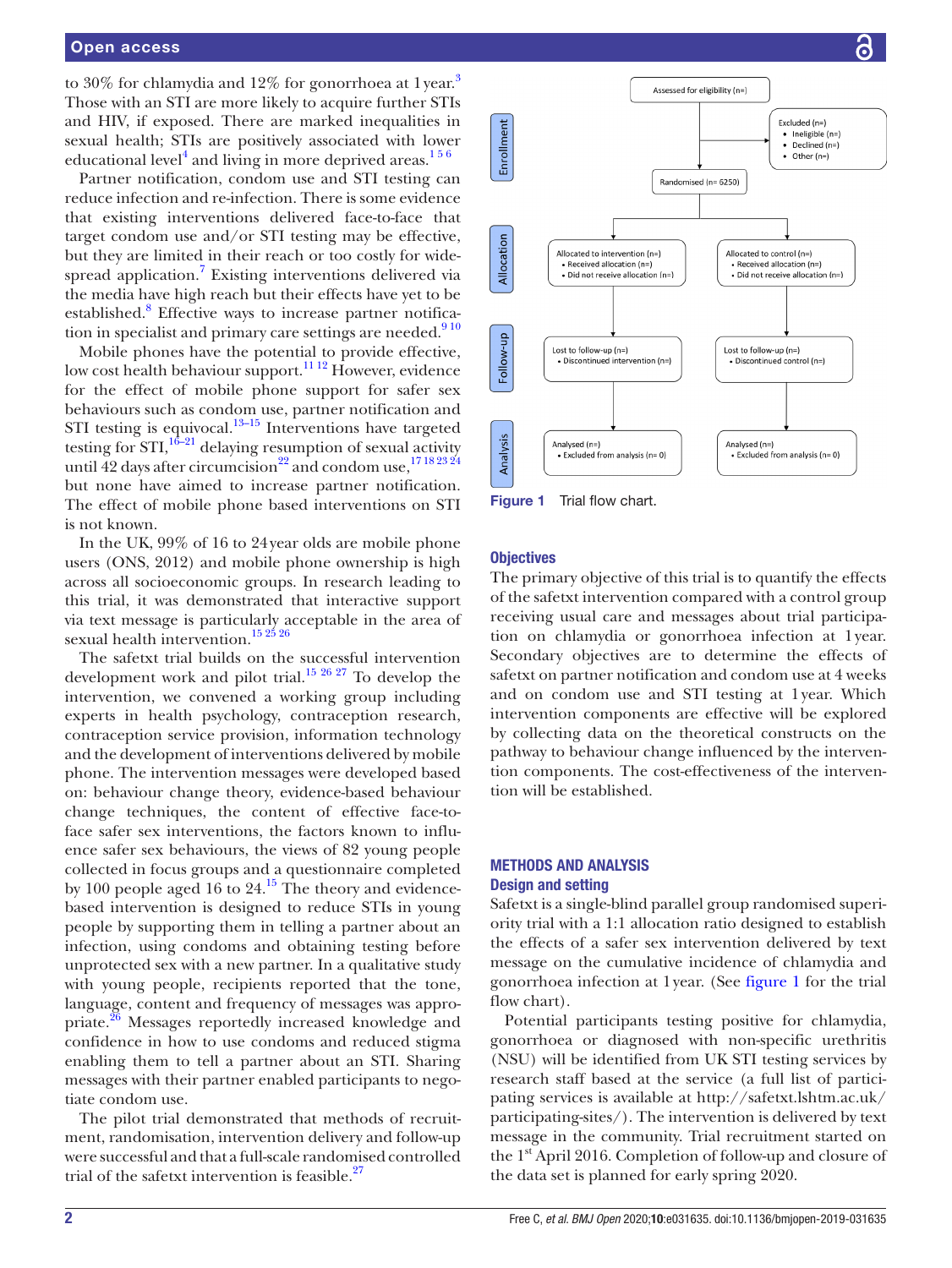Participants will be eligible if they are between 16 and 24 years of age, own a personal mobile phone, are able to provide informed consent and who, in the 2 weeks prior to their recruitment, have either been diagnosed with chlamydia, gonorrhoea or NSU or have started treatment for chlamydia, gonorrhoea or NSU.

# Exclusion criteria

Participants will be excluded if they are known to be a sexual partner of someone already recruited to the trial.

## Recruitment and consent

Research staff based at STI testing services will identify potential participants. They will provide potential participants with trial information at one of three time points, that is, when potential participants (i) attend the service and are diagnosed with chlamydia, gonorrhoea or NSU; (ii) receive positive test results for chlamydia or gonorrhoea by phone or (iii) collect treatment for chlamydia, gonorrhoea or NSU from services.

Research staff will provide potential participants with verbal and written information ([online supplementary file](https://dx.doi.org/10.1136/bmjopen-2019-031635) [1\)](https://dx.doi.org/10.1136/bmjopen-2019-031635) about the trial and/or participants will view trial information on the website. Participants will be able to join the trial by either providing informed written consent to the research staff, or by providing consent online ([online](https://dx.doi.org/10.1136/bmjopen-2019-031635) [supplementary file 2\)](https://dx.doi.org/10.1136/bmjopen-2019-031635) at the trial website or site staff can ask eligible participants if they are happy for their details to be given to research assistants based at the London School of Hygiene & Tropical Medicine Clinical Trials Unit (LSHTM CTU). In this case, LSHTM CTU will contact participants to recruit to the trial. Strategies for achieving adequate enrolment include site visits, training, feedback and rewards, sharing successful recruiting strategies and newsletters.

## Allocation and blinding

Participants will be randomly allocated (1:1 ratio), using a computer-based randomisation system, to a safer sex intervention delivered by text messaging, or to a control group, ensuring allocation concealment. Allocation concealment is ensured as the randomisation system is independent, automated and remote.

An electronic link to the computer-based randomisation programme will result in the generation of a research number and allocation to the intervention or control group. The system will then automatically deliver intervention or control group texts according to the allocation.

Given the nature of the intervention, participants will be aware of their assigned group. Research assistants entering data, laboratory staff and researchers conducting the final analysis are masked to allocation until after the analysis is complete.

#### **Interventions**

#### Safetxt intervention group

The intervention aims to increase safer sex in three ways: (i) encouraging participants to correctly follow STI

treatment instructions including informing partner(s) about infection, (ii) promoting condom use with new or casual partners and (iii) encouraging participants to obtain testing for STI prior to unprotected sex. Participants in the intervention group will receive regular messages delivered by text message in community settings according to a predetermined schedule. The intervention was informed by the capability, opportunity and motivation model of behaviour.<sup>28</sup> It aims to influence the knowledge, beliefs, self-efficacy, skills, social and interpersonal influences that have important effects on motivation, capability and opportunity to reduce sexual risk behaviour.

Over the first 10 days participants are sent messages targeting engagement with the intervention, taking treatment, avoiding sex for 7 days after treatment and telling partner(s) about an infection. These messages provide non-judgemental, non-stigmatising information about STI. They provide suggestions about when, where and how to tell partner(s) about an infection and examples of how others told partners covering a range of different types of relationship (eg, casual, long-term).

Messages then target condom use and testing for STIs before having sex without a condom with a new partner. Topics cover risk assessment, instructions on how to use condoms, positive aspects of condom use, tips on preventing condom problems and examples of how others resolved condom use problems. Participants are prompted to think about their own success in achieving safer sex strategies, risks they had taken and what they could do differently in the future. Messages included advice regarding testing before unprotected sex with a new partner. Participants are sent links to: services, support for those concerned about partner violence, and web-based information regarding contraception, alcohol and sexual risk, how to use a condom and general communication about sex. The messages provide social support for safer sex behaviours and acknowledge participants experiences.

The intervention employs educational, enabling and incentivising behaviour change functions and 12 behaviour change techniques: information about health consequences of behaviour, instruction on how to carry out the behaviour, demonstrations of risk reduction behaviour, social support, emotional support, social rewards, non-specific incentives, encouragement to add objects to the environment, anticipated regret, problem solving, action planning techniques and reframing.<sup>29</sup> The information on safer sexual practices is in accordance with existing guidelines.

The messages are tailored according to gender and sexual orientation. Women who have sex with men only (WSM), men who have sex with men only (MSM), men who have sex with men and women (MSMW), women who have sex with men and women (WSMW) are sent messages about how others had negotiated condom use. WSM and men who have sex with women only (MSW) are sent messages about emergency contraception. MSM and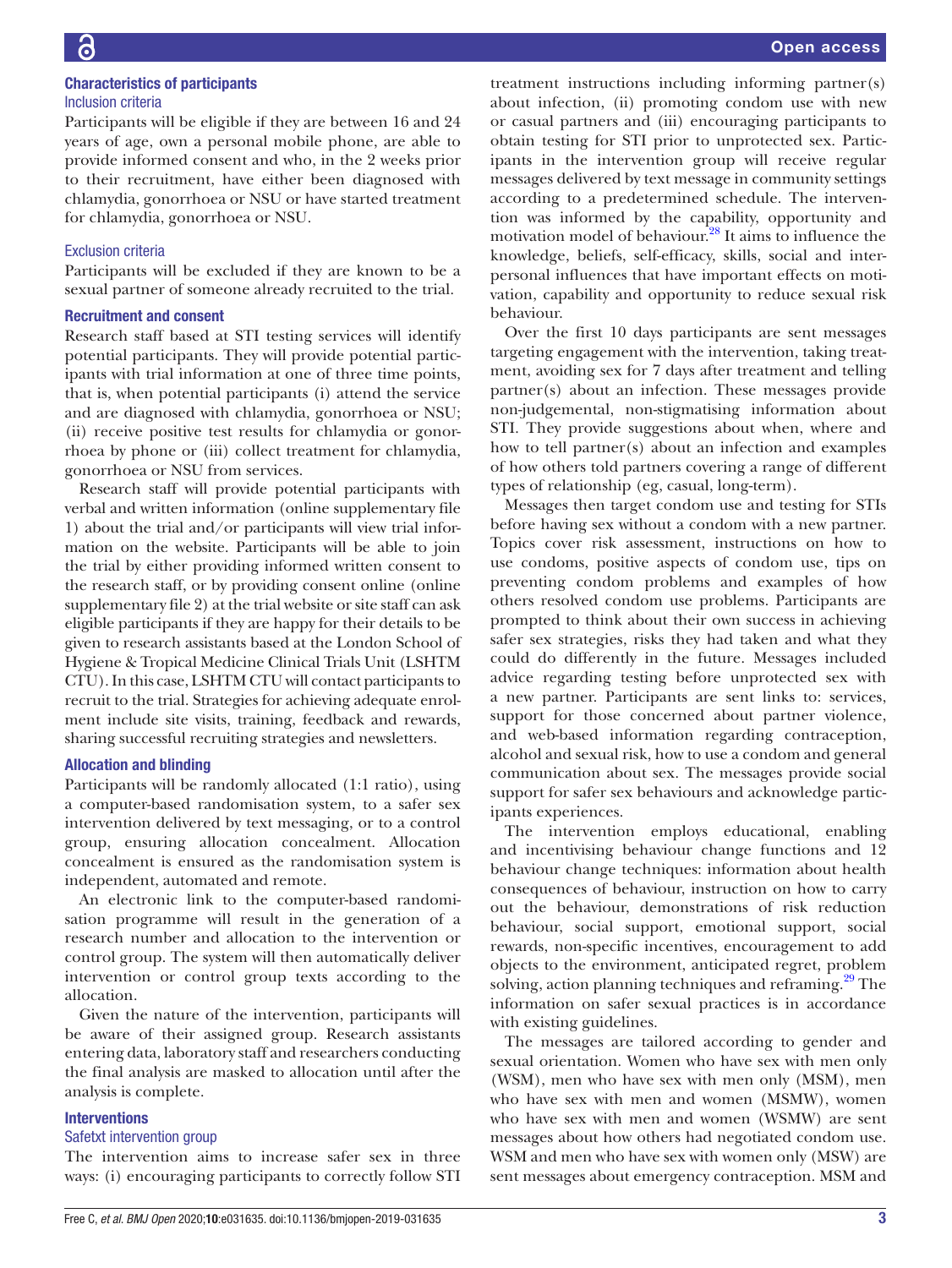## Open access

MSMW are sent messages about post exposure prophylaxis. Women who have sex with women only (WSW) are not sent messages about condom use. The information provided is specific to the STI diagnosed. This tailoring results in different numbers of messages being sent to those of different gender and sexual orientation.

The core message sets include: 74 messages for WSM and WSMW, 42 messages for WSW, 69 messages for MSW and 79 messages for MSMW and 76 messages for MSM. Recipients can request additional messages on specific topics. Participants are sent: four messages per day for days 1 to 3, then one to two messages per day for days 4 to 28, then two to three messages per week for month 2 and two to five messages per month for months 3 to 12.

#### Control group

Participants in the control group will receive a monthly untailored text message asking for information about changes in postal or email addresses. Example control group message: 'Thank you for taking part in the texting study. Remember to let us know if your contact details have changed by replying to this text or emailing safetxt@ lshtm.ac.uk'.

All participants will receive usual care and will be free to seek any other existing service or support they wish. The control group is not attention matched as during the pilot work young people reported that it was irritating to receive the same number of messages as the intervention group about another health topic, when they had just been diagnosed with an STI. If the trial shows a benefit it is possible that this could be due to simply receiving the number of messages involved in the intervention, rather than the message content. However, given the lack of effect of some mobile phone message based interventions in sexual health this seems unlikely[.14](#page-7-16)

All messages are sent automatically from a large database to an aggregator, which conveys messages to each participant in the community via their network. The success of delivery of messages at each step is monitored by the aggregator and computer system that generates the messages. A member of the trial team will automatically be notified if there is any failure in the delivery of messages. All participants will be able to set embargoed times when they do not want to receive messages. Participants will be able to stop text messages, but continue with the trial follow-up, by texting 'stop' to the short code number.

#### **Outcomes**

Our primary outcome will be the cumulative incidence of chlamydia and gonorrhoea infection at 1year assessed by nucleic acid amplification tests: urine for men (with additional pharyngeal and anal swabs for MSM) and self-taken vulvovaginal swab for women.

#### Secondary outcomes

Secondary outcomes at 4 weeks Behaviours

- Whether they told the last person they had sex with before testing positive, that they needed to get treatment.
- ► Clinic attendance by partner for treatment (identified from clinic records).
- Condom use at last sex.

Process outcomes – scores of the theoretical constructs underlying the components of the intervention (behaviour change mediators):

- ► Attitudes towards partner notification.
- ► Self-efficacy in telling a partner about an infection.
- ► Self-efficacy in negotiating condom use.
- ► Correct condom use self-efficacy.
- ► Knowledge related to STIs.

## Secondary outcomes at 1 year STIs

► Diagnosed with any STI after joining the trial according to self-report confirmed by postal test results and clinic records.

Behaviours

- ► Condom use at last sex.
- ► Number of sexual partners since joining the trial.
- Sex with someone new since joining the trial.
- ► Condom use at first sex with most recent new partner.
- ► Self-reported sexually transmitted infection testing for self - prior to first sex with most recent new partner.
- ► Sexually transmitted infection testing for self prior to first sex with most recent new partner (confirmed according to clinic record that testing occurred).
- Participant's report as to whether their most recent new partner was tested for sexually transmitted infection prior to sex with them.
- ► Number of sexual partners since joining the trial.
- ► Reading and sharing of intervention content.
- ► Number of text messages read.
- ► Whether anyone else read the messages, if yes how did the participant feel about them reading the messages?
- ► Reading someone else's messages in the trial (to be reported for control group participants).
- Someone else in the trial reading participants' messages (to be reported for intervention group participants).

Potential harms

- Car accident where the participant was the driver in the past year.<sup>[30](#page-7-17)</sup>
- Experience of partner violence in the past year.<sup>[31](#page-7-18)</sup>

## Data collection

The primary outcome will be assessed using chlamydia and gonorrhoea tests collected by post at 1year and clinic records of completed tests. STI test kits for chlamydia and gonorrhoea will be posted (in P650 standard packaging) to respondents. Directions in the pack will ask participants to provide a vaginal swab (women), a urine sample (men) and additional anal and pharyngeal samples (men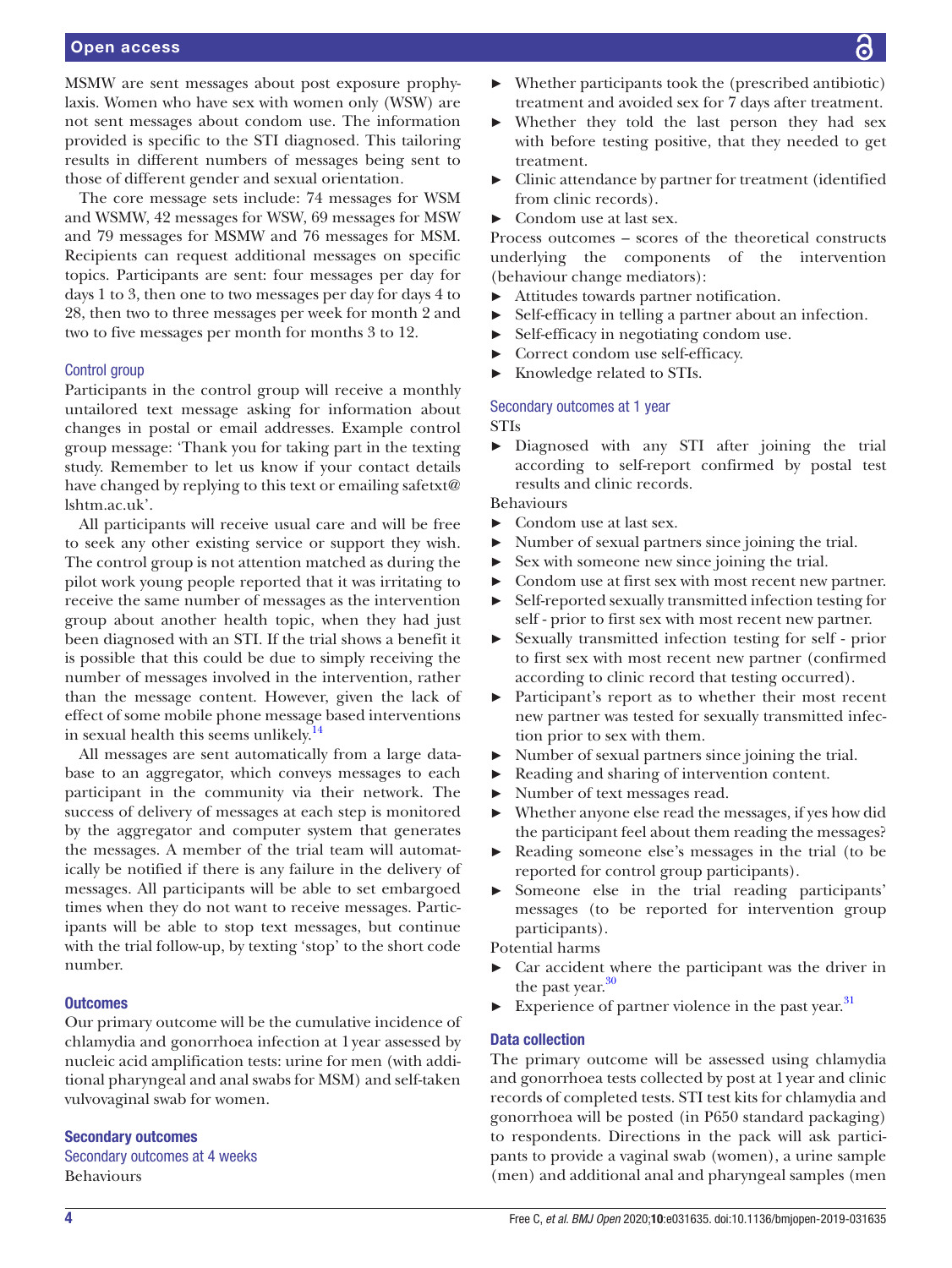|                                           | <b>STUDY PERIOD</b>   |                   |                 |              |                  |
|-------------------------------------------|-----------------------|-------------------|-----------------|--------------|------------------|
|                                           | Enrolment             | <b>Allocation</b> | Post-allocation |              | <b>Close-out</b> |
| <b>TIMEPOINT**</b>                        | 0                     | $\mathbf{0}$      | Wk 4            | <b>Wk 52</b> | Wk<br>76         |
|                                           | <b>ENROLMENT:</b>     |                   |                 |              |                  |
| <b>Eligibility screen</b>                 | X                     |                   |                 |              |                  |
| Informed consent                          | X                     |                   |                 |              |                  |
| <b>Allocation</b>                         |                       | X                 |                 |              |                  |
|                                           | <b>INTERVENTIONS:</b> |                   |                 |              |                  |
| safetxt text messages                     |                       |                   |                 |              |                  |
| control text messages                     |                       |                   |                 |              |                  |
|                                           | <b>ASSESSMENTS:</b>   |                   |                 |              |                  |
| Socio-demographic characteristics         | X                     |                   |                 |              |                  |
| Recent sexual behaviour                   | X                     |                   | X               | X            | X                |
| <b>STI diagnosis</b>                      | X                     |                   |                 |              |                  |
| <b>Correct treatment of STI</b>           |                       |                   | X               |              |                  |
| <b>Partner notification</b>               |                       |                   | X               |              |                  |
| Attitudes, self-efficacy, knowledge       |                       |                   | X               |              |                  |
| STI test (postal NAAT)                    |                       |                   |                 | X            | X                |
| STI testing prior to sex with new partner |                       |                   |                 | X            | X                |
| Number of text messages read              |                       |                   |                 | X            | X                |
| Anyone else read text messages            |                       |                   |                 | X            | X                |
| <b>Experience of car accident</b>         |                       |                   |                 | X            | X                |
| <b>Experience of partner violence</b>     |                       |                   |                 | X            | X                |

<span id="page-4-0"></span>Figure 2 Schedule of enrolment, interventions and assessments. NAAT,nucleic acid amplification test; STI, sexually transmitted infections.

who have sex with men) and post it in the prepaid and addressed envelope to the laboratory. Test kits will be identified by lab number only, rendering the laboratory staff blind to the participant's allocation. The accredited laboratory will destroy samples after testing is completed.

Results of the STI testing will be reported on the secure trial lab site by lab code only. Clinical records will be checked to identify participants who have had a positive STI diagnosis since joining the study, confirm self-reported STI testing and partner attendance for treatment.

At 4 weeks and at 1year, postal questionnaires will be sent to all participants to collect self-reported data. Nonresponders will be contacted by any method the participant agrees to at enrolment (post, email, text message, telephone call). Participants can directly enter selfreported outcome data via a web-based data entry form. Paper based self-reported outcome data or self-reported data collected by telephone will be directly entered into the web-based data entry form by a trial assistant blinded to treatment allocation.

Participants will be sent a £5 unconditional incentive with each postal request, that is, when sending the 4 weeks questionnaire and 1year test and questionnaire. Participants who return the test sample will be sent £20. See [figure](#page-4-0) 2 for the Schedule of enrolment, interventions and assessments. All outcome data will be collected on participants who choose to stop messages unless they withdraw from the trial.

## Data management

Anonymised research data will be held on a secure system and password protected. All data systems will be set up with checks to alert the trial assistants if data being entered are illogical, inconsistent or incomplete.

Personal details will be stored on a password protected computer held on a secure server at the LSHTM. In accordance with the Data Protection Act of  $1998<sup>32</sup>$ , this information will be stored separately from any anonymised research data, and will be deleted at the end of the study.

Any paper-based data will be locked in a cabinet within a room. All trial procedures are in accordance with the principles of Good Clinical Practice. Essential documents of the sponsor/trial organisers and investigators will be retained for at least 10 years after completion of the trial.

## Sample size

The study is powered for the primary outcome measure of cumulative incidence of chlamydia and/or gonorrhoea infection at 1year. Two main factors determine the number of participants needed for this trial: the estimated event rate, and the size of the treatment effect. Our estimates are based on the following data:

## Estimated event rate

The estimated event rate for the cumulative incidence of STI at 1year is 20%, based on the event rate in cohort studies and the pilot trial.<sup>[3](#page-7-1)</sup>

## Size of treatment effect

Because the intervention can be administered to large populations at low cost, even a modest reduction in treatable STIs would be worthwhile. The trial has therefore been designed to detect a reduction in chlamydia or gonorrhoea infection of 20% versus 16% (relative risk 0.8), which is similar to the effects of face-to-face safer sex interventions.<sup>7</sup>

#### Sample size calculation

In the pilot trial 2% of the control group viewed messages delivered to intervention participants. If the real difference in STI infection at 1year follow-up is 20% versus 16% then with contamination of 2% the trial would detect a difference of 19.9% versus 16%. (Calculated based on 2% of the control group having an infection rate the same as the intervention group =  $(98\% \times 20\%) + (2\% \times 16\%) =$ 19.9%).

Five thousand participants would provide 90% power to detect this difference, allowing for 20% losses to follow-up.

The Trial Steering Committee (TSC) reviewed the blinded event rate after 546 patients had completed 12 months follow-up and recommended an increase in the sample size to 6250 due to a lower than expected event rate of 15.6%.

## Analysis

A detailed statistical analysis plan (SAP) will be finalised and submitted to the TSC before the end of the trial and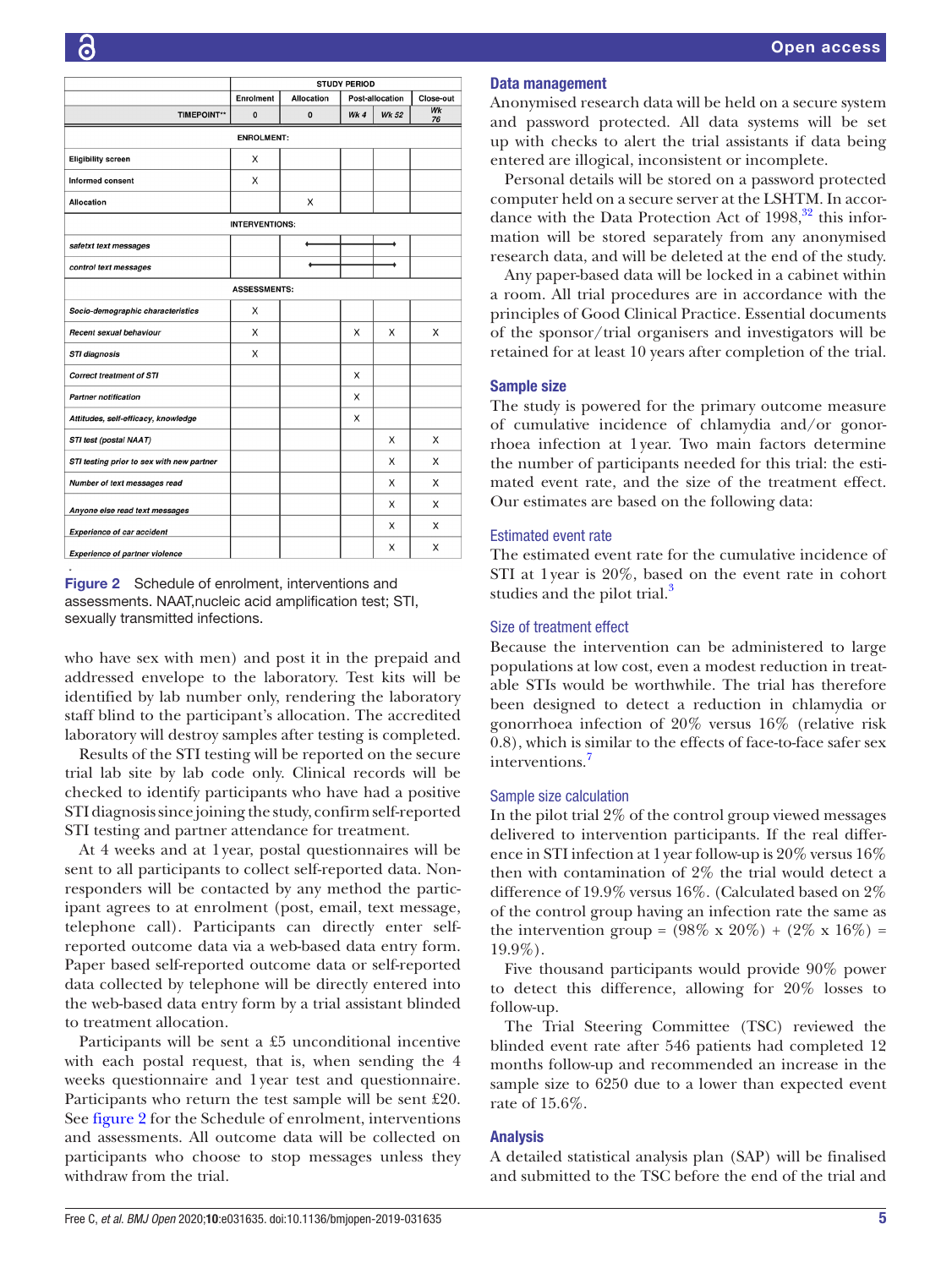unblinding. For the primary outcome and other binary outcomes, we will estimate any differences between the groups using logistic regression and we will report ORs with 95% CIs and p values, adjusting for key baseline predictors of outcome. These will be specified in advance in the SAP. For continuous outcomes, we will use linear regression to test for a difference in mean scores between the arms. All analyses will be based on the intention-totreat principle.

For the primary analysis Multiple Imputation by Chained Equations (MICE) will be used in order to account for missing data.<sup>33</sup> MICE makes appropriate assumptions for accommodating missing data in the analysis based on the predictors of outcome and the predictors of loss to follow-up. MICE is recognised as a way of reducing bias and increasing precision of trial results and is increasingly used as the primary analysis in randomised controlled trials[.12 33](#page-7-21) One hundred imputed data sets will be generated and the point estimates and SEs will be combined using Rubin's rules. We will perform information-anchored sensitivity analysis using the delta-method.<sup>[34](#page-7-22)</sup>

#### Supplementary analyses

Before fitting our primary analysis model, we need to identify appropriate auxiliary variables to include in the imputation model. Such auxiliary variables should have information about the missing outcome. Specifically, an independent statistician will use a data set without the treatment variable and perform regression analyses to identify key predictors of outcomes and which combination of baseline variables and time to negative STI test in clinic should be included as auxiliary variables in the imputation model. We will supplement this by performing and reporting a complete case analysis (where any participants with missing information on any covariate or outcome shall be excluded).

#### Subgroup analyses

A limited number of subgroup analyses will be undertaken adjusting for other key predictors of outcome. Subgroup analyses include:  $age<sup>16-24</sup> sexual orientation$ (men who have sex with men or men and women, men who have sex only with women, women who have sex with men or men and women, women who only have sex with women), ethnic group (Caucasian, Black, other) and age at which left education (16 or under, 17 or over). The subgroups will be analysed by inclusion of an interaction term between treatment group and the subgroup in the appropriate regression model for the outcome. Data will be presented by categories of subgroup using effect estimates and 99% CIs. For each subgroup analysis, missing outcomes will be imputed consistent with the hypothesis of an interaction  $35$ 

#### Process outcomes

Candidate questionnaire items were identified for the measurement of the following constructs: attitudes towards partner notification, self-efficacy in telling a

partner about an infection, self-efficacy in negotiating condom use, correct condom use self-efficacy, knowledge related to STIs. At 4weeks, each of the five process outcomes were measured using the candidate questionnaire items (three to five items per process outcome). Based on these items, we will carry out confirmatory factor analysis to refine and identify a valid measurement model. For the main trial analyses, the final measurement model will be combined with the intervention group allocation, along with key baseline predictors, extending the measurement model to a Multiple Causes Multiple Indicators model. This model will be used to estimate the effects of the intervention on the five hypothesised process outcomes.

#### Economic evaluation

The economic modelling required to assess the costeffectiveness of the intervention will estimate the annual probability of members of the target group acquiring chlamydia, gonorrhoea and NSU with and without the intervention (based on the experience of those in the control and intervention arms of the trial). Detailed information will be collected on the costs of delivering the intervention. Secondary sources will be used to estimate the future National Health Service (NHS) costs avoided as a consequence of avoided infections.

## Patient involvement

Patients were involved in the development of the intervention $15$  and the design of the trial materials and follow-up procedures.<sup>36</sup> A patient is also a member of the Trial Steering Committee. Young people will be involved in the dissemination of the trial results.

## **Monitoring**

The safetxt trial will not have a separate Data Monitoring Committee. No interim analyses of intervention effects will be conducted since the trial is of a behavioural support intervention unlikely to cause harm, and therefore, there are no stopping rules. Analysis of intervention effects will be conducted once at the end of the trial. The sponsor may audit the trial per their own risk assessment and schedule.

Harms will be assessed by self-reported data. Car accidents are the only demonstrated harm resulting from text messaging, hence the intention to collect data regarding involvement in road traffic accidents. The safetxt intervention aims to increase partner notification of STI status. Fear of partner violence has been reported to be a barrier to partner notification and partner notification has been identified as a factor which may trigger partner violence. However, no randomised controlled trials targeting increased partner notification detected a difference in partner violence between the control intervention groups. Data will be collected regarding the experience of partner violence at 12 months.

In addition, participants will be asked an open-ended question in the 12-month questionnaire: 'Did anything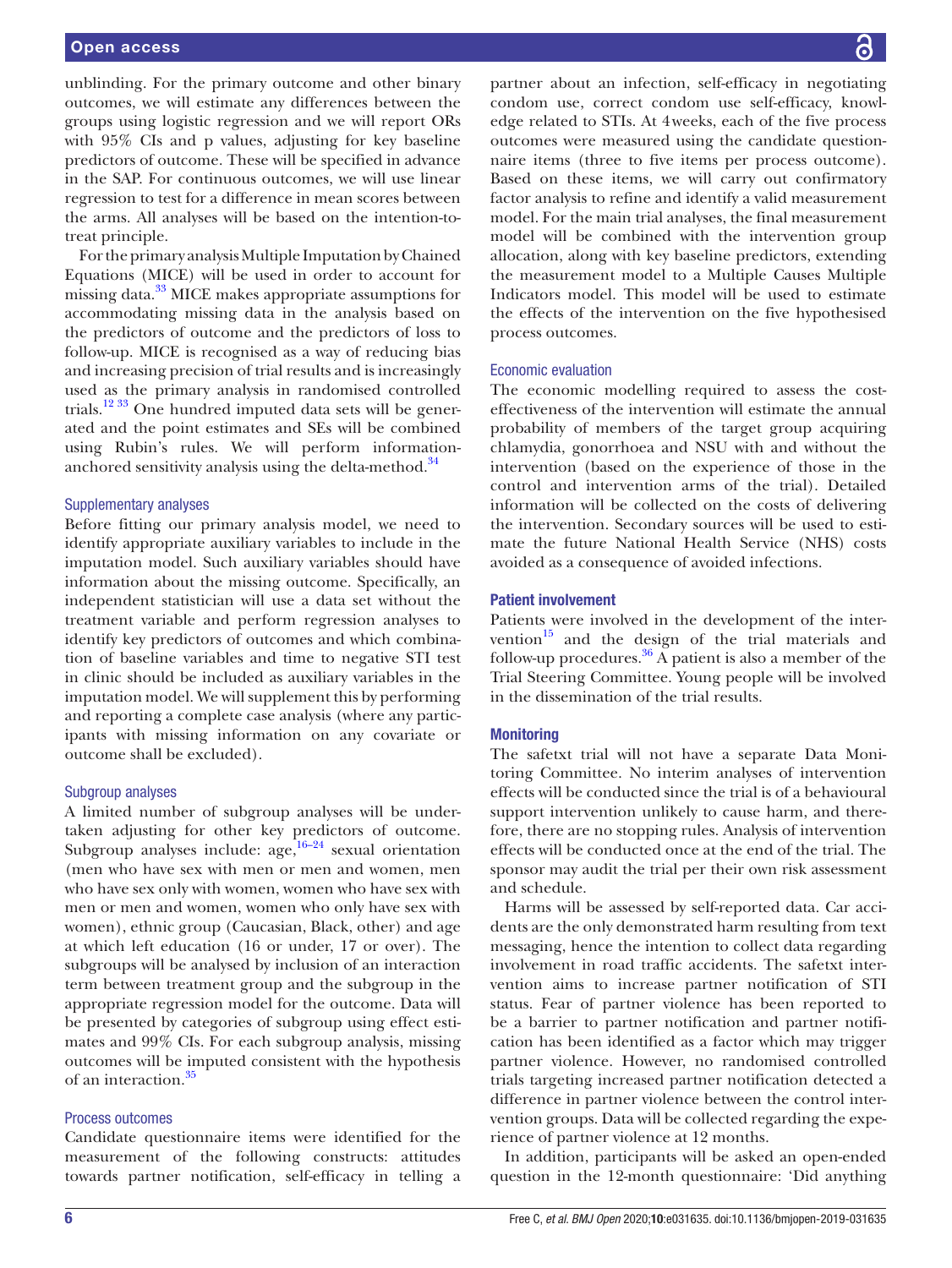good or bad happen as a result of being involved in the study or receiving the text messages? Please describe.' The Clinical Trials Unit will keep detailed records of all adverse events reported. Reports will be reviewed by the Principal Investigator and the TSC to consider intensity, causality and expectedness. As appropriate, these will be reported to the sponsor and the Ethics Committee.

#### Ethics and dissemination

All trial participants will provide written informed consent prior to enrolment in the trial. Participants' can withdraw from the trial on request. Participant will receive usual NHS care there is no ancillary care.

Any modifications to the protocol will be approved by the ethics committee prior to implementation. Records of any important modifications will be submitted as an addendum in the journal in which this protocol is published.

Trial results will be published open-access in peer-review journals. Authorship will be on the basis of meeting the criteria recommended by the International Committee of Medical Journal Editors.

After the publication of our main trial findings, the anonymised trial data set will be available on request from the corresponding author.

## **DISCUSSION**

STIs such as chlamydia and gonorrhoea confer a heavy burden of disease among young people with long-term sequelae such as infertility. Safer sex behaviours such as condom use, notifying partner(s) about an existing STI and STI testing reduce the risk of STI, but young people may lack the knowledge, confidence and skills needed to adopt these behaviours. Safer sex interventions delivered by mobile phone are acceptable to young people and show promise in increasing safer sex behaviours, but to date their effects on STI are not reliably known.

If it proves to be effective, this low-cost intervention could have an important impact in improving sexual health and reducing inequalities among young people in the UK. There is likely to be international interest in the impact of the intervention as short written messages delivered via mobile phones are increasingly used for behavioural support worldwide and sexually transmitted infections remain an important cause of morbidity and mortality.

#### Author affiliations

<sup>1</sup>Population Health, London School of Hygiene and Tropical Medicine, London, UK <sup>2</sup> Clinical Trials Unit, MSD, London School of Hygiene and Tropical Medicine, London, UK

<sup>3</sup>Social and Environmental Health Research, London School of Hygiene and Tropical Medicine, London, UK

4 Centre for Global Health, King's College London, London, UK

<sup>5</sup>Sigma Research, London School of Hygiene and Tropical Medicine, London, UK <sup>6</sup>Primary Care and Population Health, University College London, London, UK <sup>7</sup>Department of Infection and Population Health, University College London, London, UK

<sup>8</sup> Centre for Outcomes Research and Effectivenes, University College London, London, UK

<sup>9</sup>Department of Medical Statistics, London School of Hygiene and Tropical Medicine, London, UK

<sup>10</sup>Department of Social Science, University College London Institute of Education, London, UK

<sup>11</sup>Bristol Vetinary School, University of Bristol, Bristol, UK

Twitter Julia V Bailey [@juliavbailey](https://twitter.com/juliavbailey) and Katy M E Turner [@katymeturner](https://twitter.com/katymeturner)

Collaborators The Trial Steering Committee (TSC) may recommend changes to the overall trial management processes for which there is evidence the current process may compromise the conduct of the trial or the safety of participants. The members of the TSC are: Professor Pippa Oakeshott (Chair), Dr Andrew Copas, Professor Michael Ussher, Mr Colum McGrady, Dr Michael Brady and Professor Caroline Free.

Contributors CF conceived the study, contributed to the development of the intervention and statistical analysis plan, is a member of the Trial Management Group and had overall responsibility for the design and conduct of the trial and writing the protocol. OM contributed to the development of the intervention, contributed to the statistical analysis plan, is a member of the Trial Management Group, contributed to the trial design, the refinement of the study protocol and approved the manuscript. MP contributed to the statistical analysis plan, is a member of the Trial Management Group, contributed to the process evaluation design, contributed to the trial design, the refinement of the study protocol and approved the manuscript. RK is a member of the Trial Management Group, is responsible for the day-to-day management of the trial, contributed to the trial design, the refinement of the study protocol and approved the manuscript. PE is the trial statistician who provides general statistical oversight, contributed to the statistical analysis plan, contributed to the trial design, the refinement of the study protocol and approved the manuscript. RF contributed to the development of the intervention, provided input on the trial outcome measures, contributed to the trial design, the refinement of the study protocol and approved the manuscript. PB contributed to the development of the intervention, contributed to the trial design, the refinement of the study protocol and approved the manuscript. FH adapted the intervention messages for men who have sex with men, contributed to the trial design, the refinement of the study protocol and approved the manuscript. KW contributed to the development of the intervention, provided input on the trial outcome measures, contributed to the trial design, the refinement of the study protocol and approved the manuscript. IR provided expertise on trial design, contributed to the refinement of the study protocol and approved the manuscript. JB contributed to the development of the intervention, the trial design, the refinement of the study protocol and approved the manuscript. GH provided fundamental intellectual input into the design of the trial, the refinement of the study protocol and approved the manuscript. SM provided behavioural science expertise, which informed the development of the intervention, contributed to the trial design, the refinement of the study protocol and approved the manuscript. TC provided statistical expertise regarding the supplementary and subgroup analyses, provided general statistical advice, contributed to the trial design, the refinement of the study protocol and approved the manuscript. GP provided statistical expertise for the Generalised Latent Variable Modelling framework, contributed to the trial design, the refinement of the study protocol and approved the manuscript. JC provided statistical expertise regarding multiple imputation, contributed to the trial design, the refinement of the study protocol and approved the manuscript. KT leads the economic evaluation, contributed to the trial design, the refinement of the study protocol and approved the manuscript. KD contributed to the development of the intervention, contributed to the trial design, the refinement of the study protocol and approved the manuscript. KP is a member of the Trial Management Group, is responsible for the day-to-day management of the trial, contributed to the trial design, the refinement of the study protocol and approved the manuscript.

Funding This trial is funded by the National Institute for Health Research Public Health Research (NIHR PHR) Programme (project number 14/182/07). London School of Hygiene & Tropical Medicine is the main research sponsor for this trial. For further information regarding the sponsorship conditions, please contact the Research Governance and Integrity Office: London School of Hygiene & Tropical Medicine, Keppel Street, London, WC1E 7HT Tel: +44 207 927 2626 Email: patricia. henley@lshtm.ac.uk.

Disclaimer The funding body has no role in any aspect of the design and conduct of this study, or the decision to submit the report for publication. The sponsor had no role in any aspect of the design and conduct of this study, or the decision to submit the report for publication.